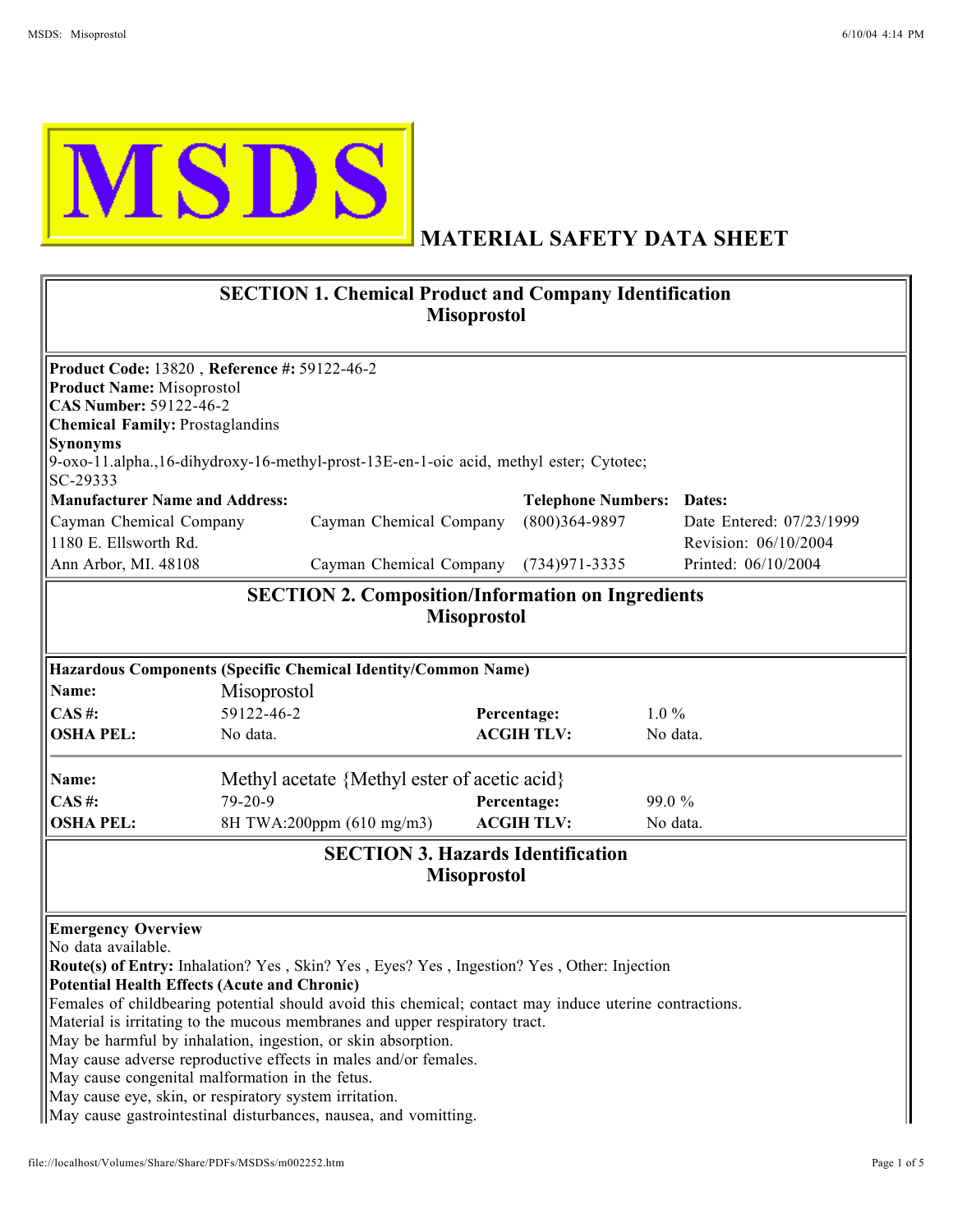Absorb spill with inert material (e.g. dry sand or earth), then place in a chemical waste container. Steps To Be Taken In Case Material Is Released Or Spilled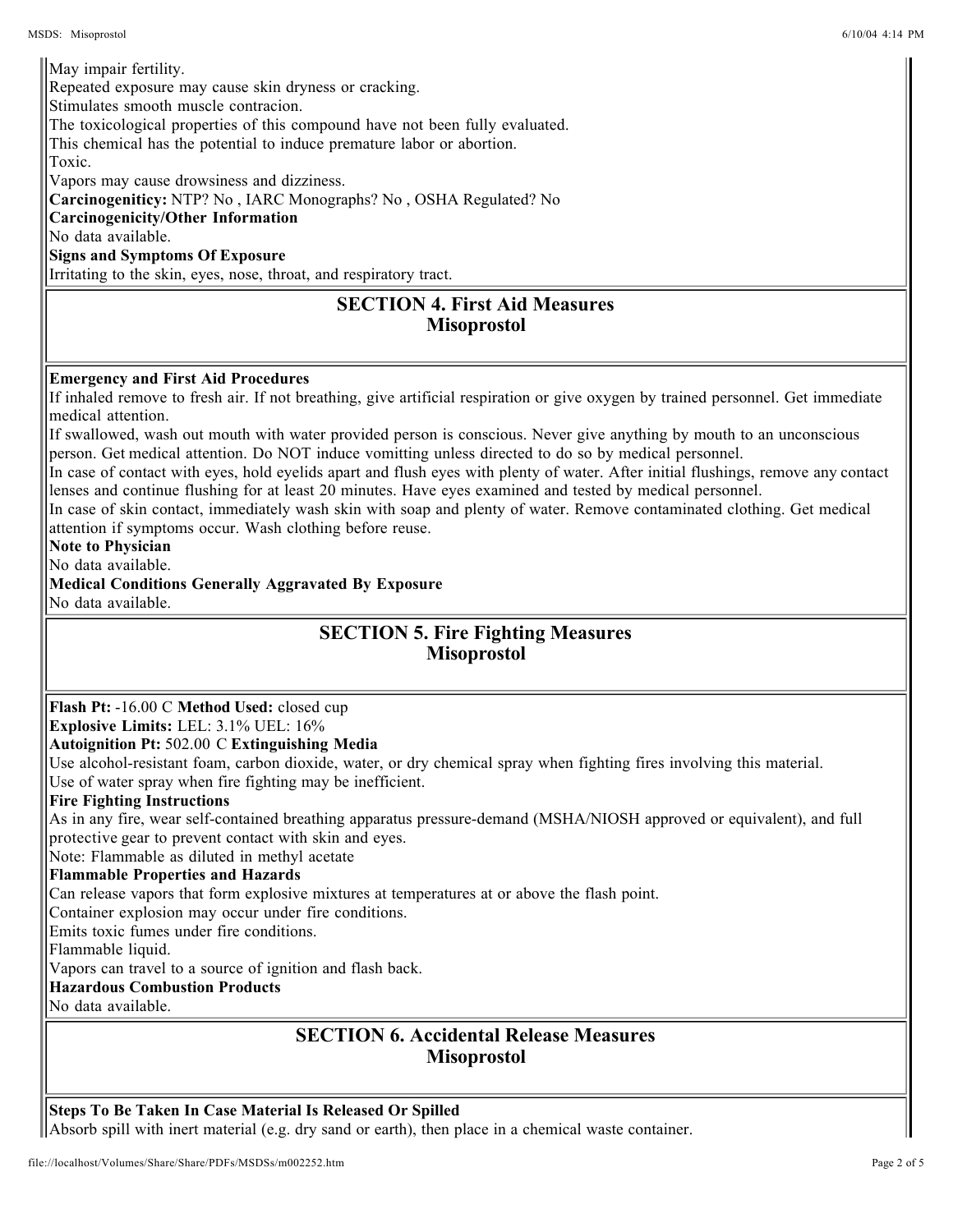Solution in Water:  $\frac{1}{2}$ . The 25.0 cm minimal at 25.0 cm minimal at 25.0 cm minimal at 25.0 cm minimal at 25.0 cm minimal at 25.0 cm minimal at 25.0 cm minimal at 25.0 cm minimal at 25.0 cm minimal at 25.0 cm minimal a